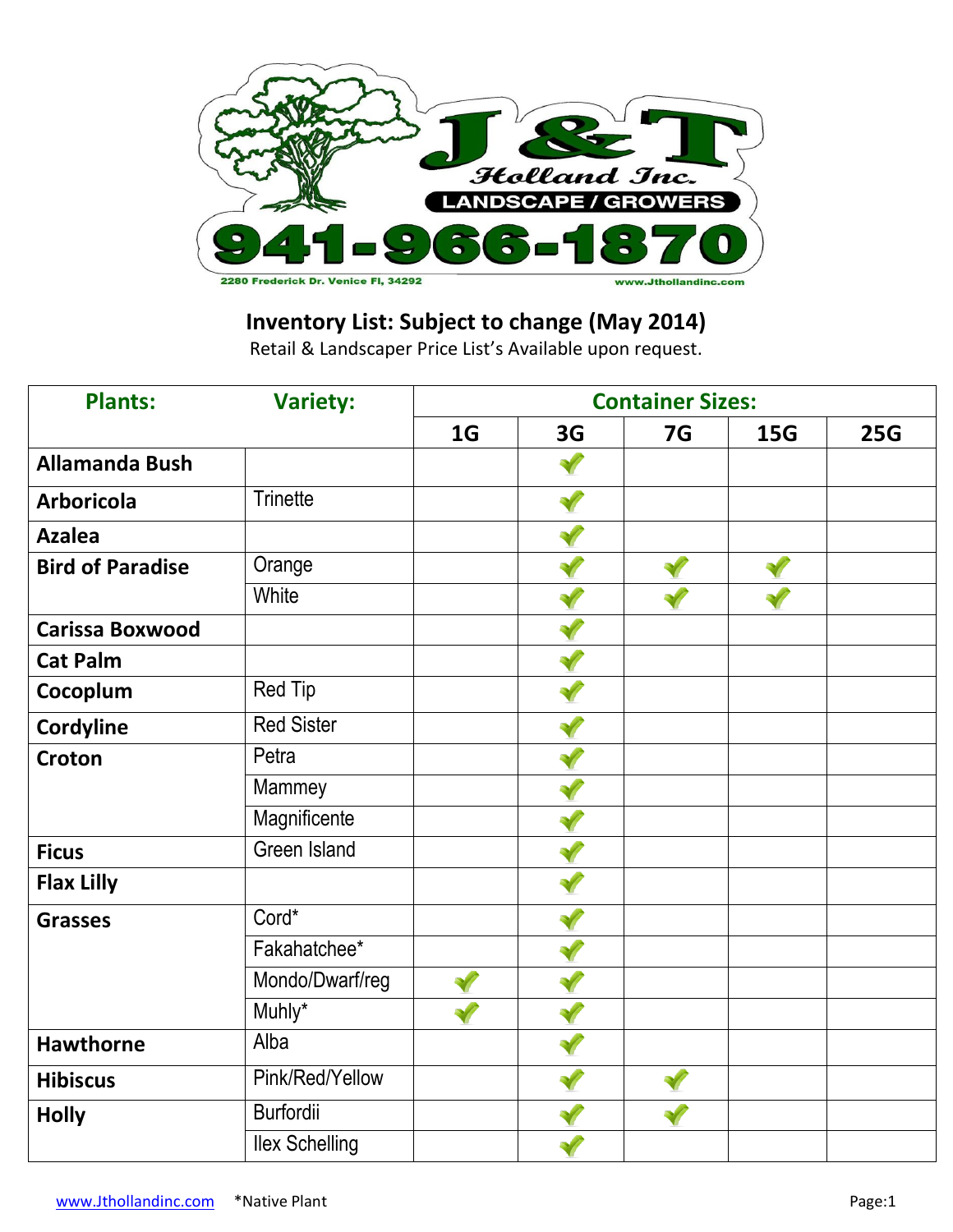| <b>Plants:</b>           | <b>Variety:</b>       | 1 <sub>G</sub> | 3G | 7G | <b>15G</b> | <b>25G</b> |
|--------------------------|-----------------------|----------------|----|----|------------|------------|
| <b>Iris</b>              |                       |                |    |    |            |            |
| <b>Ixora</b>             | Dwarf/Nora Grant      |                |    |    |            |            |
| <b>Jasmine</b>           | Minima Green          |                |    |    |            |            |
|                          | Simplicifolium        |                |    |    |            |            |
| Jatropha Bush            |                       |                |    |    |            |            |
| Juniper                  | Parsoni/Blue Pac.     |                |    |    |            |            |
| Lantana                  | Gold                  |                |    |    |            |            |
|                          | Purple                |                |    |    |            |            |
| Ligustrum                | Lucidum               |                |    |    |            |            |
|                          | Japanese Privet       |                |    |    |            |            |
| Loropetalum              |                       |                |    |    |            |            |
| Liriope                  | <b>Super Blue</b>     |                |    |    |            |            |
| <b>Ornamental Peanut</b> |                       |                |    |    |            |            |
| <b>Pitch Apple</b>       |                       |                |    |    |            |            |
| Plumbago                 | <b>Blue</b>           |                |    |    |            |            |
| <b>Podocarpus</b>        |                       |                |    |    |            |            |
| <b>Sellom</b>            | <b>Split Leaf</b>     |                |    |    |            |            |
|                          | Xanadu                |                |    |    |            |            |
| Simpson Stopper*         |                       |                |    |    |            |            |
| <b>Society Garlic</b>    |                       |                |    |    |            |            |
| <b>Trellis</b>           | Bougainvillea         |                |    |    |            |            |
|                          | Confederate           |                |    |    |            |            |
|                          | Jasmine               |                |    |    |            |            |
|                          | Mandevilla            |                |    |    |            |            |
| Viburnum                 | Awabuki               |                |    |    |            |            |
|                          | Densa                 |                |    |    |            |            |
|                          | Oddoratissimum        |                |    |    |            |            |
|                          | Suspensum             |                |    |    |            |            |
|                          | <b>Walters Select</b> |                |    |    |            |            |
|                          | <b>World Class</b>    |                |    |    |            |            |
| <b>Wart Fern</b>         |                       |                |    |    |            |            |
|                          |                       |                |    |    |            |            |